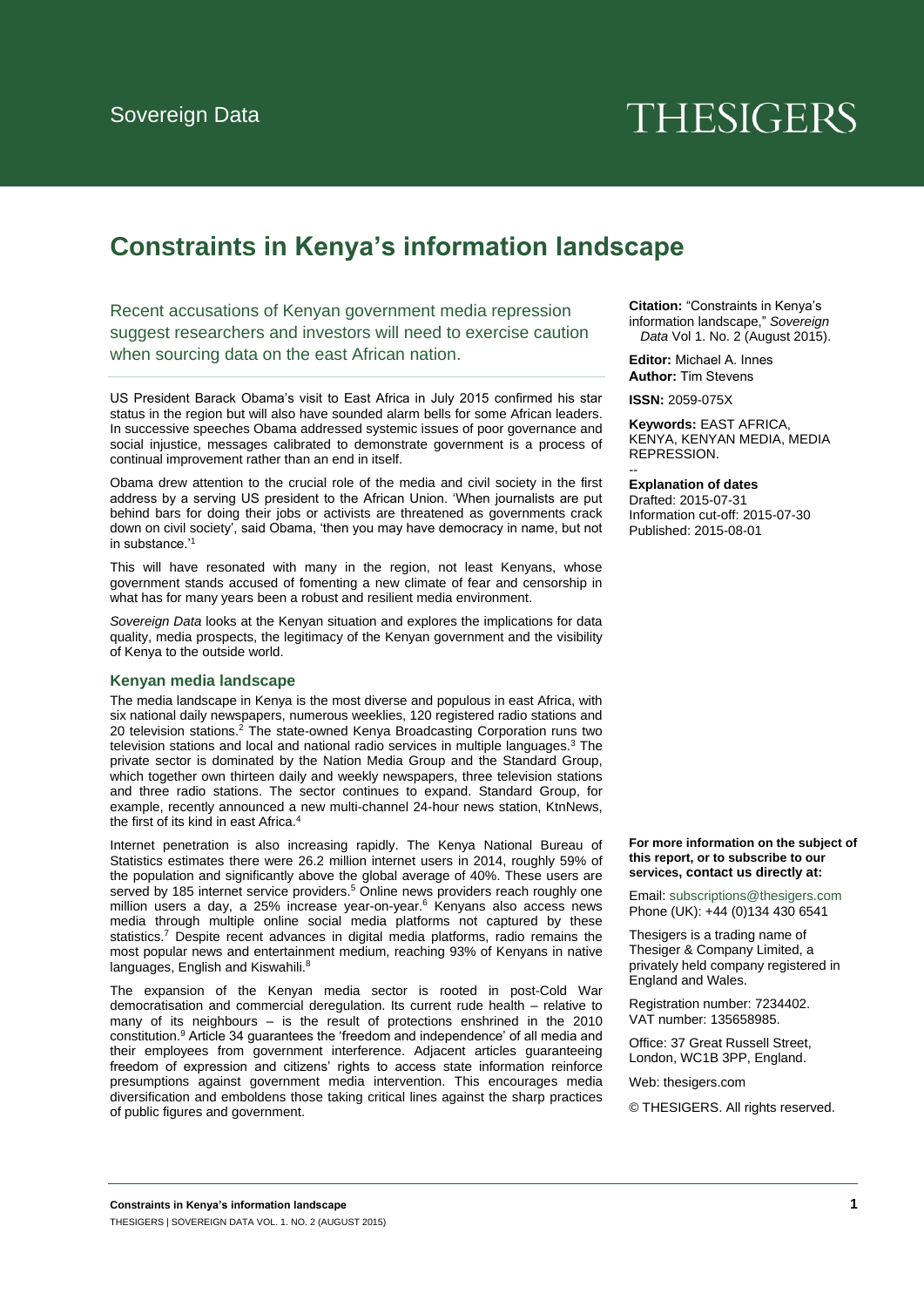

Despite the apparent robustness of the media sector and its constitutional protection, Kenyan media are subject to significant constraints and external pressures.

The Kenyan government asserts the 'media has never been freer'.<sup>10</sup> In July 2013, President Uhuru Kenyatta assured editors directly of his personal commitment to media freedom.<sup>11</sup> These statements distance Kenya from pre- and postindependence experiences of media repression and from its neighbours. Ethiopia and Somalia, in particular, feature regularly amongst the worst offenders against freedom of movement and expression for journalists and their employers.

# **Intimidation**

Despite the apparent robustness of the media sector and its constitutional protection, Kenyan media are subject to significant constraints and external pressures. Reporters Without Borders ranks Kenya 100th of 180 countries on its 2015 World Press Freedom Index (Ethiopia, by comparison, is 142nd).<sup>12</sup> It claims Kenyan journalists 'live in fear of costly lawsuits, arrests, attacks, intimidation, and even murder'.<sup>13</sup> The Freedom House watchdog finds the Kenyan internet 'free' but its press only 'partly free'.<sup>14</sup> Immediately prior to Obama's visit, a Committee to Protect Journalists (CPJ) report cited a 'deteriorating climate' for the Kenyan media and numerous examples of government media interference.<sup>15</sup>

In 2006, the Kibaki government famously raided the offices of the Standard newspaper and its sister television network, KTN. Thousands of copies of the newspaper were burned and the television station taken off-air. Citing national security reasons, the government accused Standard media organisations of fabricating stories about government corruption.<sup>16</sup> A decade after he described the raids as a 'dark day' for Kenya, President Kenyatta now displays this same authoritarian impulse, despite his rhetorical protestations to the contrary.

As CPJ and others record, journalists are threatened with arrest and violence should they stray into 'undesirable' territory, specifically 'national security, extrajudicial killings, the International Criminal Court, corruption, and land-grabbing'.<sup>17</sup> Kenyatta and vice-president William Ruto were cited by the ICC for their roles in post-election violence in 2007-8 in which 1200 people died.<sup>18</sup> Charges against Kenyatta were dropped in December 2014 but the issue remains sensitive to an administration long accused of corruption and other criminal activities.

# **Legislation**

The principal methods of repression and control are less obvious than crude intimidation and coercion. In December 2013, Kenyatta pushed through parliament the Media Council Act and the Kenya Information and Communication (Amendment) Act, against a backdrop of media and civil society protest. The legislation founded a new government media regulator capable of levying substantial fines against entities breaching a new government code of media conduct. These new laws were deemed 'draconian' by most observers concerned about the self-censorship required to avoid fines and continue operating below the level of government censure.<sup>19</sup> One correspondent stated baldly before the bills' passage that 'no one will attempt investigative journalism … it is indirectly telling people not to join the profession'.<sup>20</sup>

Two months later, the Kenyan High Court upheld media representatives' challenge to the constitutionality of the acts, specifically with reference to Article 34.<sup>21</sup> They remain in legislative limbo today but the CPJ notes over a dozen laws already on the books degrade or ride roughshod over the constitution. One particularly vexatious piece of legislation is the Security Laws (Amendment) Act (SLAA), signed into law by Kenyatta in December 2014. Among multiple measures bolstering counter-terrorism operations the act criminalises journalism 'deemed to undermine terror investigations'. This vague definition could deter criticism of Kenya's poor track record in preventing and prosecuting terrorist actions.<sup>22</sup> The High Court again came to the rescue in February 2015, finding eight sections of the SLAA unconstitutional. This decision was welcomed by interest groups but concerns remain about other aspects of the SLAA infringing constitutional rights.<sup>23</sup> Despite these setbacks, government enthusiasm for media repression is undimmed and sufficient legal methods exist to threaten journalists, however quietly, and to inculcate self-censorship.

## **Subtle coercion**

A third opportunity to exert pressure on the media stems from media ownership structures and the relative influence wielded by advertisers. The CPJ alleges various ways in which politicians influence media organisations, although the actual impact on editorial policy is unclear.<sup>24</sup> President Kenyatta holds stock in private media companies like Mediamax, which owns popular television station K24, and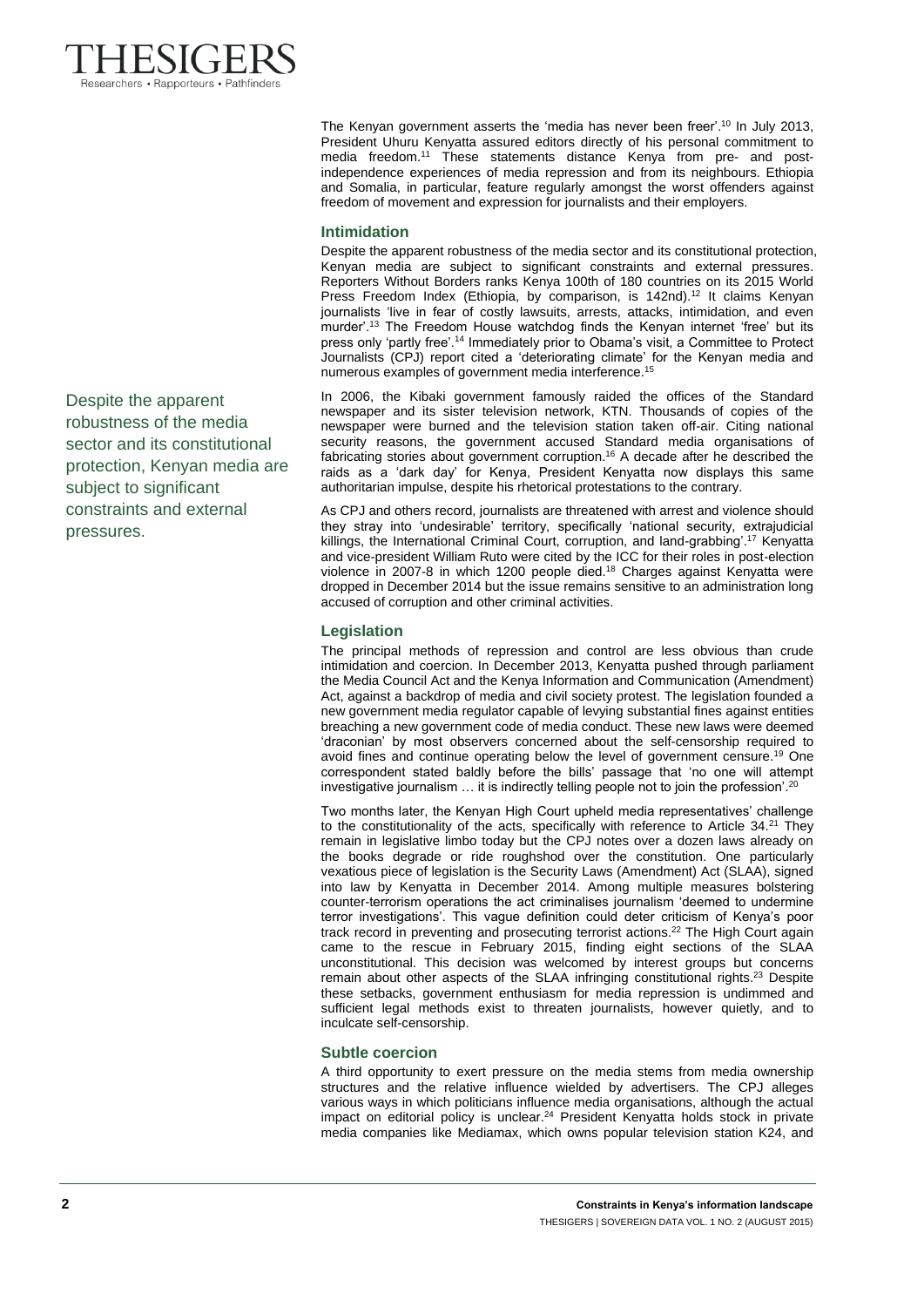

former president Daniel arap Moi has interests in the Standard Group. Advertisers stand accused of direct editorialising, one journalist alleging leading companies like Safaricom, Kenya Airways and Equity Bank are effectively 'untouchable', an assertion denied strenuously by all three.<sup>25</sup>

One example concerns the Nation Media Group (NMG), founded and majorityowned by the Aga Khan. Since 2013, the group's flagship publications, *Daily Nation*  and *Sunday Nation*, have been sufficiently critical of the Kenyatta-Ruto 'Jubilee' coalition to elicit threats from the presidency that they decease or lose advertising revenue. In March 2015, leading cartoonist Gado left the Nation, allegedly after the Aga Khan met with Kenyatta in Nairobi. Neither Gato nor NMG have explained this abrupt departure, fuelling suspicions that government pressure on the Aga Khan was directly responsible.<sup>26</sup> Given that the suspended media laws would require media companies to derive 45% of their advertising revenue from 'local' sources, this emerging trend may continue.<sup>27</sup>

## **Outlook**

The accusations levelled at the Kenyan government and its partners remain poorly documented and unsubstantiated. Yet, the evidence suggests Kenyan elites utilise methods to pressure journalists and media companies for political ends. These interventions contradict the letter and spirit of the 2010 constitution and the Jubilee coalition's stated commitment to press freedom. Public polling in Africa indicates greater freedom of expression and increased public trust in government are closely correlated.<sup>28</sup> If the assessment of the Kenyan situation is correct, the government seems willing to risk damaging its legitimacy by degrading constitutional press protection.

The same polls suggest 78% of Kenyans think their news media is 'effective in revealing government mistakes and corruption', the lowest proportion in the region, although not by much.<sup>29</sup> This percentage may simply be too high for Kenyan elites that have avoided censure for decades by manipulating the political, legal and commercial landscape. It follows that government might pursue measures to influence the media, leveraging individuals' economic interests, as well as government's legislative and regulatory muscle.

The Kenyan case is additionally unfortunate in that it follows an established pattern. Kenyan government policy since independence has prioritised short-term political goals over public accountability and development. The media have been complicit in this process as members of social elites closely intermeshed with the political.<sup>30</sup> Scholars identify a lack of genuine democratisation over this period and a dogged adherence to older patronage structures not eclipsed by multi-party politics but actually entrenched by it.<sup>31</sup>

The future trajectory of government media intervention is uncertain. The situation will deteriorate if proposed laws enter force and harassment of journalists continues with impunity. The commercial influence of leading politicians affords relatively quiet avenues through which to protect their own interests. The wider concern with Kenya is that its regional dominance might bolster neighbouring countries' existing media regimes, most of which are already far more corrosive by comparison.

Kenya's relative media exuberance has ordinarily been its best defence against intervention but this may be eroded if current trends continue. This will not enhance the regional and international legitimacy of a regime already beleaguered by unanswered accusations of criminality. Social media and 'citizen journalism' may partly offset the trimming of the mainstream media's sails but few observers suggest this rebalancing would be altogether desirable or sufficient.

## **Conclusion**

Current conditions suggest external parties may encounter problems sourcing accurate, reliable data from Kenyan media sources. East Africa is relatively well served by international outlets but global media infrastructures are often staffed by local personnel with invaluable local knowledge and lines of enquiry. If this situation is degraded, Kenya may become more opaque to foreign investors and researchers in need of timely and trustworthy sources of information. Kenya is far from 'going dark' in informational terms but the negative externalities of media repression are sufficiently well understood that its leaders would be wise to avoid any such eventuality.

The future trajectory of government media intervention is uncertain. The situation will deteriorate if proposed laws enter force and harassment of journalists continues with impunity.